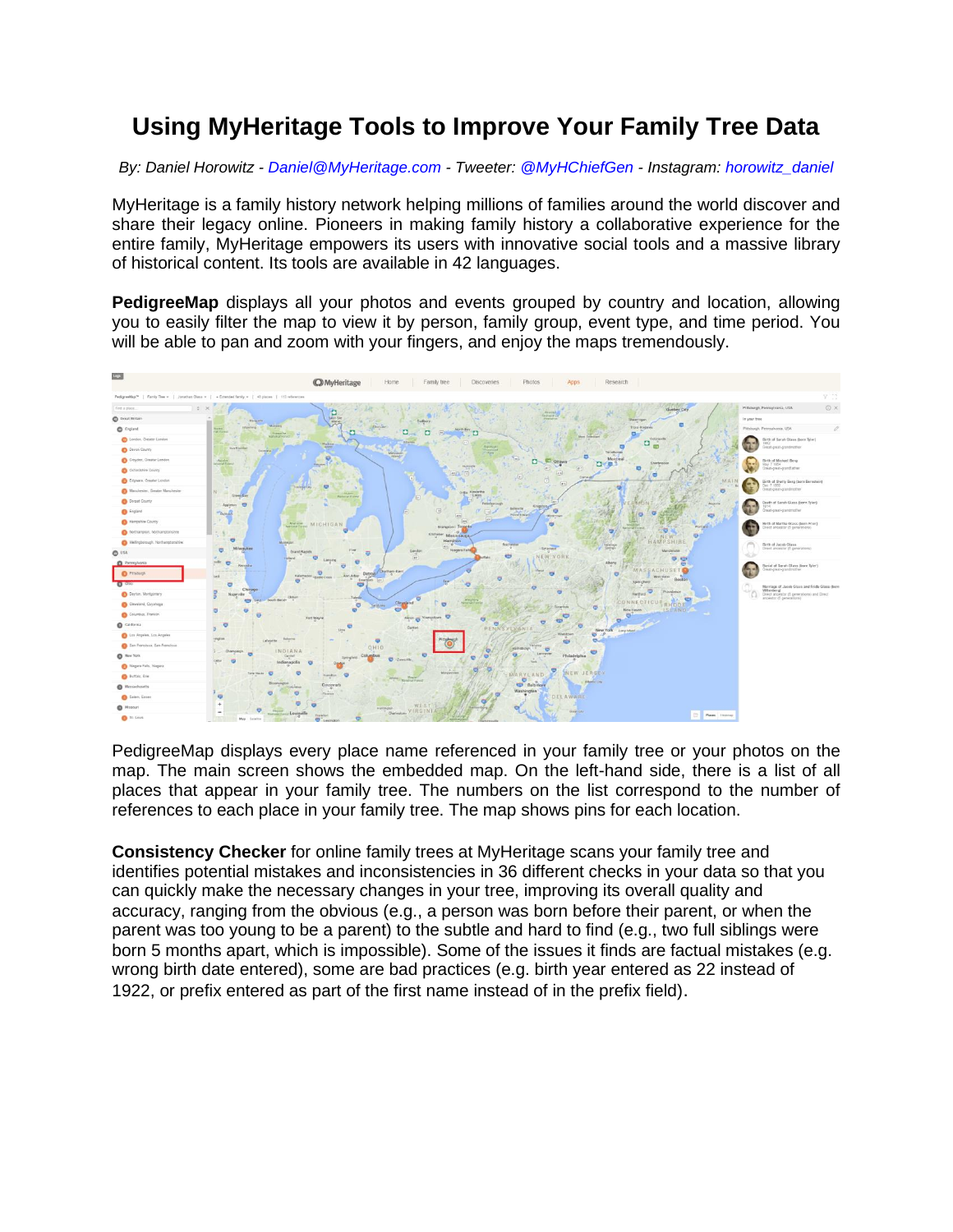

Some issues listed can be fixed directly from the Consistency Checker, with the click of a green quick-fix button. For many issues, there may be more than one way to correct an issue, and your judgement or input is required. Consistency Checker Settings allow you to edit, disable any checks you wish to exclude from the report, or re-enable them. You can also configure the threshold for some of the warnings.

Every member receives personalized **Calendar Alerts**, with the events of his close relatives. No more forgetting a birthday or anniversary. Anyone can write greetings that will be delivered straight to the person on the special date. And if you wish, an automatically generated calendar can be printed for you with the events and pictures of the close relatives.

| <b>Upcoming</b><br><b>June 2017</b> | Month Year | All events<br>▼                                                     | + Post an event                                    |          |
|-------------------------------------|------------|---------------------------------------------------------------------|----------------------------------------------------|----------|
| $\frac{Sum}{11}$<br>June            |            | 31st birthday of                                                    | U                                                  | $\times$ |
| $\frac{Sum}{11}$<br>June            |            | 49th wedding anniversary of<br>Grandfather's half sister's daughter | ١U<br>Grandfather's half sister's son-in-law and I | $\times$ |
| Sun<br>11<br>June                   |            | 10th wedding anniversary of                                         | $\Box$ and A<br>Q.                                 | $\times$ |

MyHeritage tools will create special products for you to share with all the family. **Charts and posters** personalized for any member of the family in multiple customizable designs. A nice **TimeLine** to see all the events of a family group (5 generations) with images and data extracted from the family tree. A **TimeBook** with the basic information of your family tree combined with the images of the people selected (close family up to 5 generations).

**Statistics** are full of interesting tidbits about your family tree, offering such details as average life expectancy or number of children per family. We analyze all the data in your family tree to